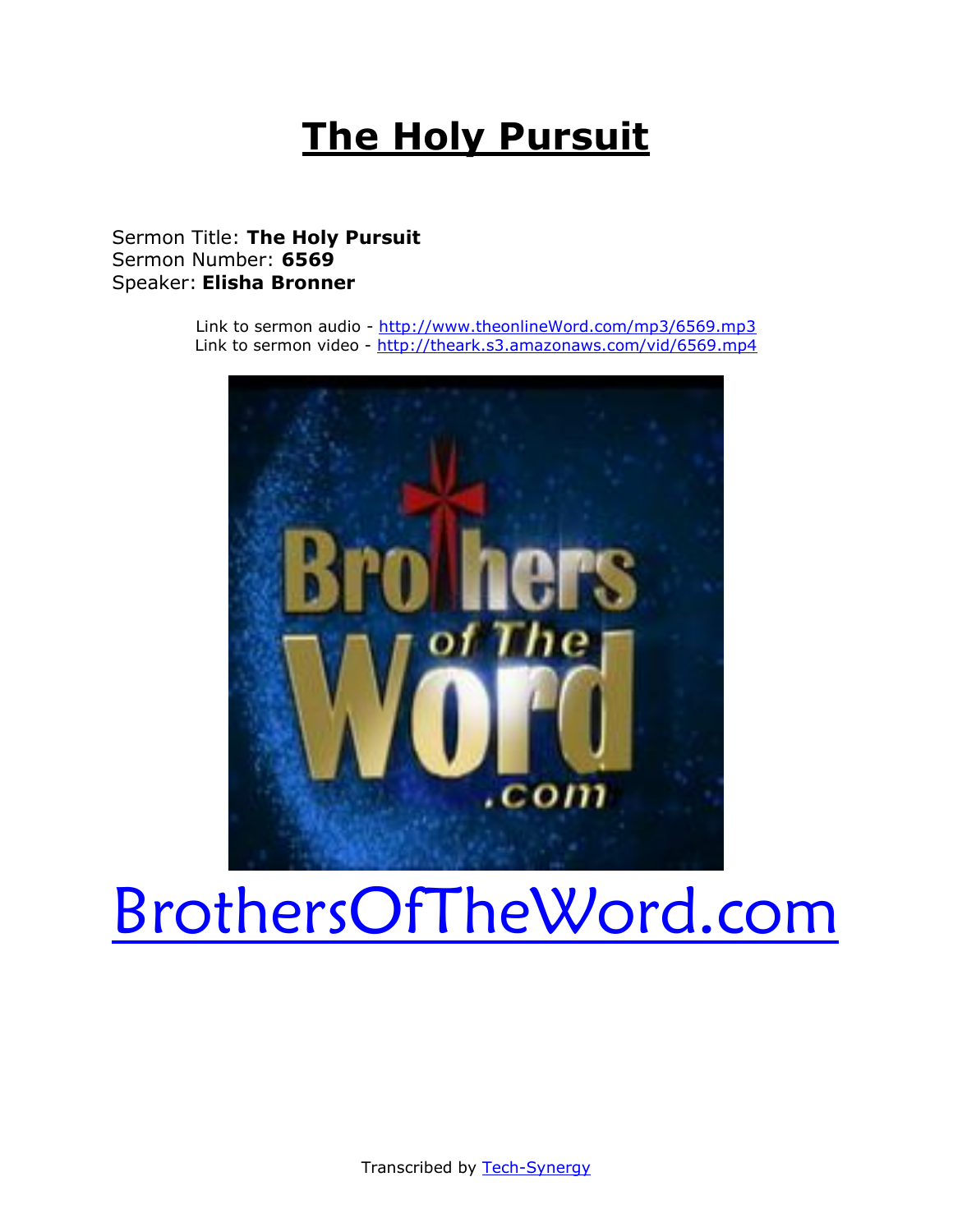Elisha Bronner: God being Holy is a big deal. Him being with us is a big deal.

Female: You are listening to BrothersOfTheWord.com. This is the message titled, "The Holy Pursuit," by Elisha Bronner. This message is number 6569.

(Music Playing: 00:00:15 – 00:00:21)

And now for, "The Holy Pursuit".

Elisha Bronner: Welcome to Brothers of the Word because brother and sister, you need the word. So lately, I've just been in this place of prayer just really asking God to help me to see Him as the Holy God that He is. Because I can see God as my father, as my friend and have this close relationship with God and I feel like sometimes we can get so comfortable with God that we forget that He is Holy. We forget that He is the God who created the entire universe. We forget that there is no blemish. We forget that He is not like us at all. So, I just been praying and put in this place, God help me to remember that You were holy. Help me to remember that You are holy and I am not. And so, I want to just speak from a subject today of The Holy Pursuits because God being holy and us being not holy, God has chosen to pursue us, and so I don't want us to lose sight of that. I feel like again, it could be so easy to just be comfortable with God.

> But I don't want to lose sight that this is a big deal. God being holy is a big deal. Him being with us is a big deal. And so, I want to start off with Exodus, Chapter 3. So, for this whole message, I'm going to be jumping around Exodus a lot so don't have to turn there but starting in Exodus, Chapter 3, starting in Verse 1. It says, Meanwhile, Moses was shepherding the flock of his father-in-law, Jethro, the priest of Midian. He led the flock to the far side of the wilderness and came to Horeb, the mountain of God. Then an angel of the Lord appeared to him in a flame of fire within a bush. As Moses looked he saw the bushes was on fire but not consumed. So Moses thought, I must go over and look at this remarkable sight. Why isn't the bush burning up? When the Lord saw that he had gone over to look, God called out to him from the bush, "Moses, Moses." "Here I am," he answered. "Do not come closer," he said. "Remove the sandals from your feet for the place where you are standing is Holy Ground." And so in this encounter that Moses had with God. God is reminding him. This is Holy Ground. He says you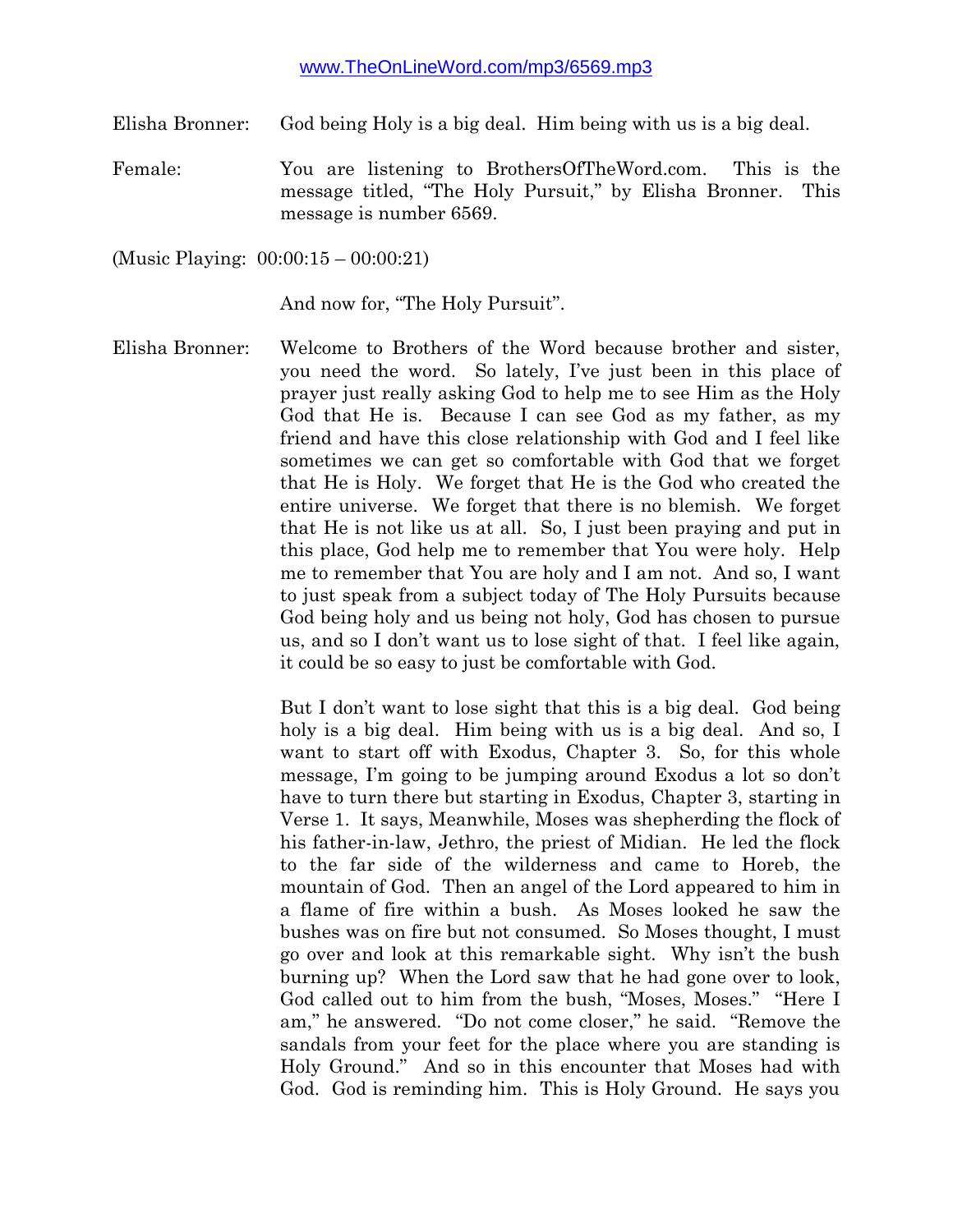can't even come closer. She stops right there because this is Holy Ground, and He's reminding Moses that, "Moses, you are a man. You're imperfect and you cannot come close because I am Holy."

And later in Exodus, Chapter 20. God is giving Moses instruction and He tells Moses to put a barrier around the mountain and tell the people that they cannot come, they can't even touch the mountain because this is the mountain where I'm going to come and I am Holy and they cannot even come close. And it says in Verse 21 of Chapter 20 of Exodus. It says, "And the people remained standing at a distance as Moses approached the total darkness where God was." So, God has to remind the people, "I am Holy and because I am Holy, you cannot even come close to me." Only Moses was allowed to go in close because he had such intimate relationship with God, but even, remember God still had to remind Moses that this is Holy Ground. And so, it is not that God did not want intimacy with his people. He did and he still does to this day. It's just that God could not have that full intimacy because of the sin that was in the hearts of the people. So, the problem is not God's holiness. The problem is our sin. And so the crazy thing is though that God being completely holy still desired fellowship and desired intimacy with his people. He was after intimacy the entire time.

So, while God is still holy. We see in Chapter 35 that God is giving the people an opportunity to be a part, to come and to work together, to build a Tabernacle so that they can be some way that God can dwell among them. Even in God's complete holiness. God's so desire to be with the people that he made a way for them to build this Tabernacle so that he could come and dwell.

00:04:57

And so Exodus, Chapter 35, verses 4 and 5. It says, "Then Moses sets the entire Israelite community." This is what the Lord has commanded. Take up an offering among you for the Lord. Let everyone whose heart is willing. Bring this as the Lord's offering and Moses goes down a list of things for them to bring us the Lord's offering to bring and to contribute to the building of the Tabernacle.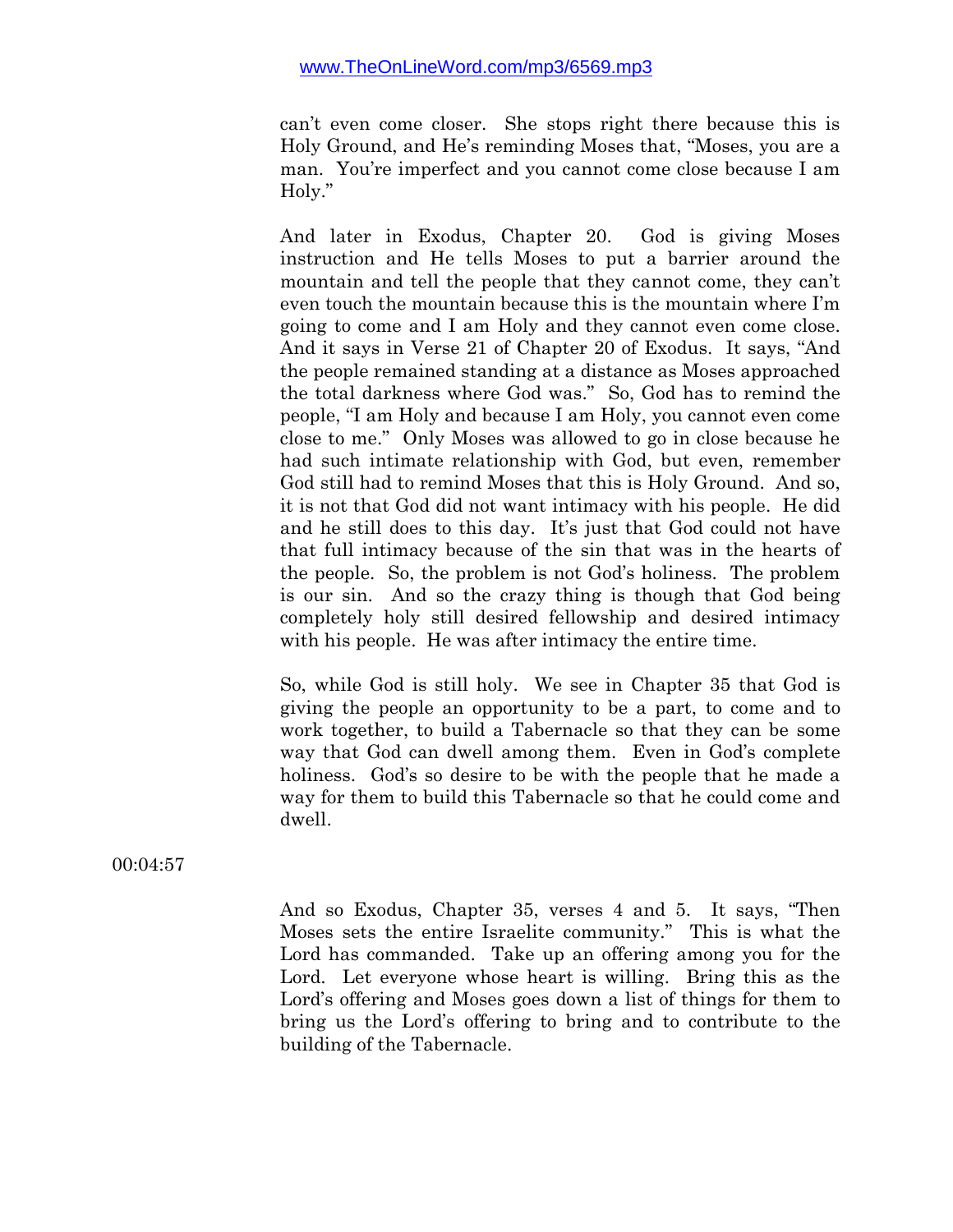So, while they knew God was holy and while God himself knew that Him being holy, the people could not come that close. God still provided a way for them to come and to dwell together. And so God was giving them an invitation to be a part of building the meeting place for God's presence to come and dwell. And so throughout the rest of that chapter, Moses is giving off a list of materials that the people need.

And in verses 20 through 22, it says, then the entire Israelite Community left Moses' presence. Everyone whose heart was moved and His spirit prompted him, came and brought an offering to the Lord for the work on the tent of meeting, for all its services and for the holy garments. Both men and women came. All who had willing hearts brought brooches, earrings, rings, necklaces and all kinds of gold jewelry. Everyone who presented a presentation offering of gold to the Lord. And so what you see is that all these people they're bringing their gold, they're bringing their silver, they're bringing all kinds of things. And so when God was first bringing the Israelites out of Egypt. One thing that God commanded them to do was to take the gold from the Egyptians.

And so, in Exodus, Chapter 11 verses 2 and 3. The Lord said to Moses, I will bring one more plague on the Pharaoh and on Egypt after that He will let you go from here. When he lets you go, he would drive you out of here. Now announce to the people that both men and women should ask their neighbors for silver and gold items. The Lord gave the people favor with the Egyptians.

And then in Chapter 12 verses 35 to 36. It says the Israelites acted on Moses' word and ask the Egyptians for silver and gold items and for clothing. And the Lord gave the people such favor with the Egyptians that they gave them what they requested. In this way, they plundered the Egyptians. So, what you see here is that God is telling the Israelites, I'm bringing you out of Egypt, but before I do, take the gold, take the silver. They didn't know what that was for. They had no idea that God was preparing them as they were coming out of Egypt. God was preparing them take this gold, take the silver because you're going to use that to create this dwelling place for me to dwell with you. And so, God from the beginning have this plan in mind, I'm going to come and dwell among the people. I'm going to pursue intimacy with them, I'm going to come even though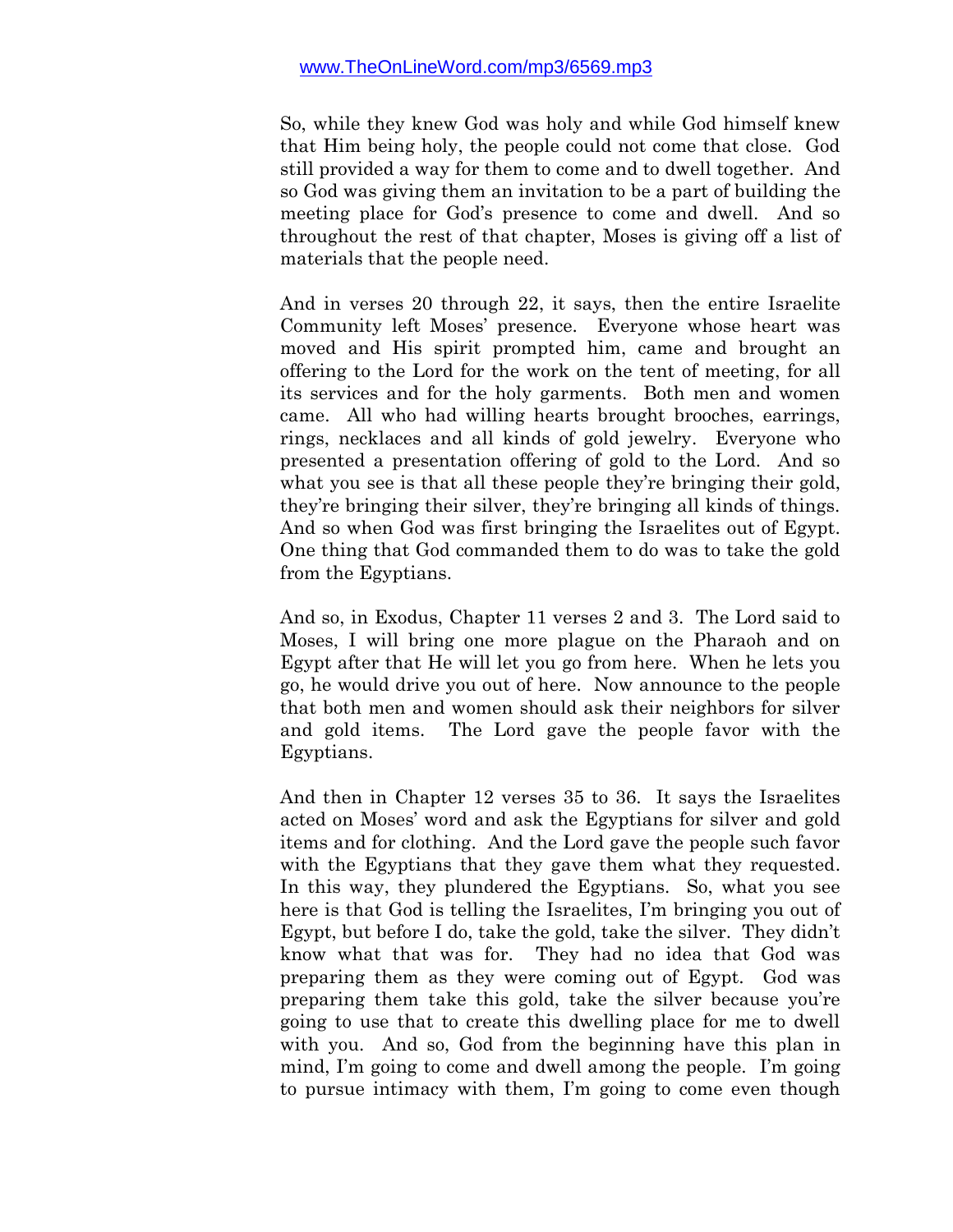I'm holy and they are sinners. I'm going to make a way to dwell among them.

But what happens is that after the Israelites take the gold from the Egyptians and they're making their way through the wilderness and Moses has this encounter with the Lord on the mountain, and so Moses is up on the mountain communing with God and listening to God and God has given him instruction and giving him commands. And what happens in Chapter 32 is that the people use the gold to make a golden calf. So while Moses is on the mountain with the Lord and God is giving him commands and giving him instructions and one of those commands is you shall have no other gods before me. The people are at the bottom of the mountain making a golden calf, out of the gold that God commanded them to take from Egypt.

So, in Exodus 32, verses 1 through 4. It says when the people saw that Moses delayed in coming down from the mountain, they gathered around Aaron and said to him, "Come, make God's for us who will go before us because this Moses, this man who brought us up from the land of Egypt, we don't know what has happened to him." Aaron replied to them, "Take off the gold rings that are on the ears of your wives, your sons and your daughters and bring them to me." So all the people took off the gold rings that were on their ears and brought them to Aaron. He took the gold from them fashioned it with an engraving tool and made it into an image of a calf. Then they said, Israel these are your Gods who brought you up from the land of Egypt. So what God intended to be used for intimacy with Him was traded over and given over to idolatry, right? And how many times do we do that today? God gives us things and people even us, even our bodies, our bodies are to be temples of the Holy Spirit. But how many times are we giving ourselves over to idols that were putting before God? But what do we also know? We also know that God is a God of Redemption, and so even though the Israelites took this gold that was intended for intimacy with the Holy and perfect God and took that gold and turn it into an idol, God brought redemption.

#### 00:10:01

He gave another chance until later on in that chapter, you have God and Moses are both very very angry with the Israelites because again, they committed idolatry and they have forgotten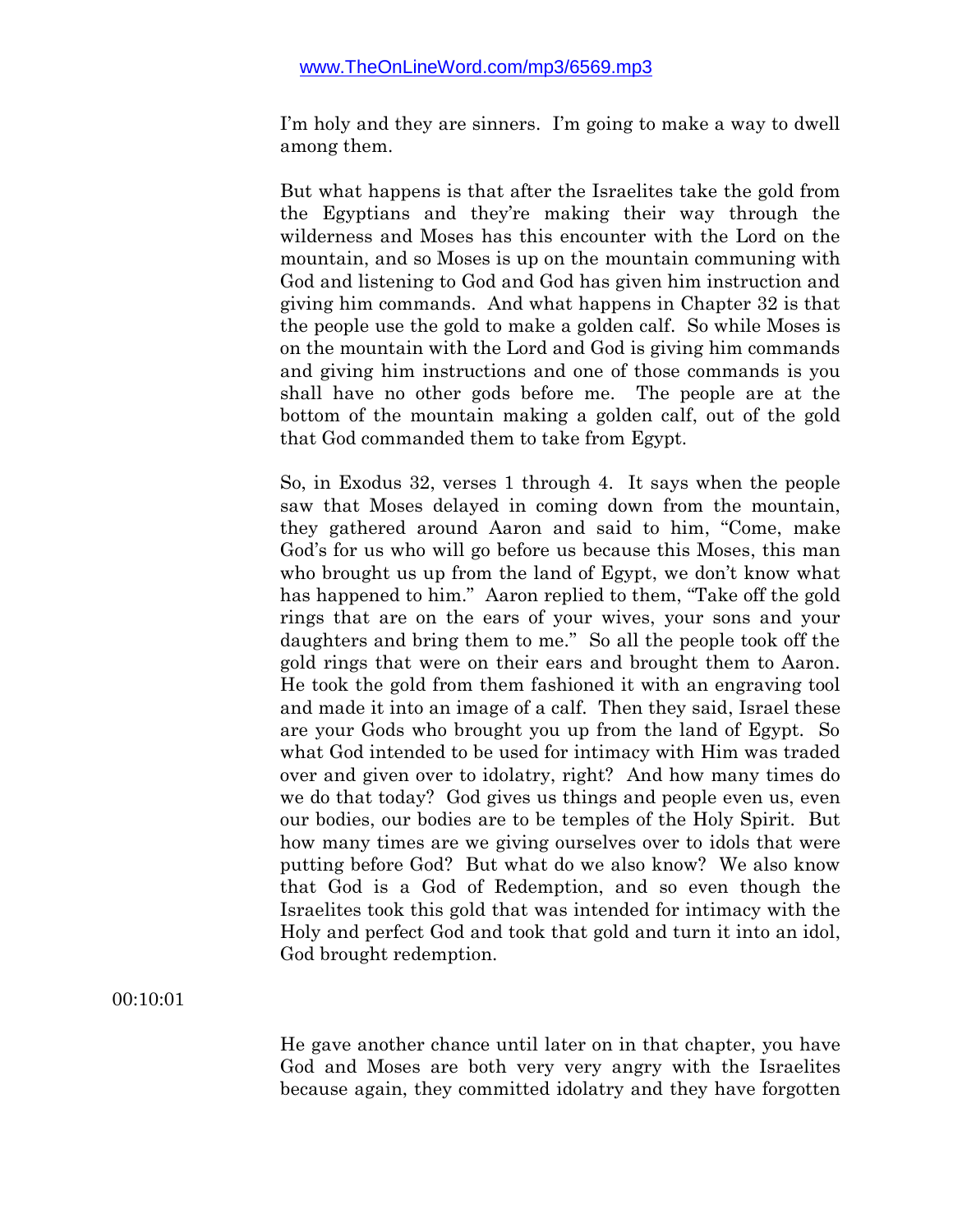they lost sight of God's holiness. That's what happens when we lose sight of who God is. When we lose sight of the Holy God that He is, we turn our affections and we start making these idols, we start creating these idols and at the very lives that were given to us for intimacy with God, we turn those over and we give them over to idols. And so that's what we see here, and we see Moses and God being very angry with the people, but then we also see Moses having compassion and seeking God's favor for the Israelites.

And then in verses 25 and 26. It says, Moses saw that the people were out of control for Aaron had let them get out of control making them and laughing start to their enemies, and Moses stood at the camp's entrance and said, "Whoever is for the Lord, come to me." And all the Levites gathered around him. So at this moment, after they lost sight, they forgot God's holiness and they turned their affections to these idols, and make these idols. God provided a way of redemption. Moses said, "Whoever is for the Lord come to me," and so the Levites left the idols and came to Moses and recommitted themselves to God. And so at that moment, you have to leave and make the decision to remember that God is Holy. They remembered his holiness and they recommitted to Him.

And because they remember God's holiness, they were made so aware of their sin and they realize I made an idol, put in place of be holy imperfect God. And so they recommitted to God, but God being holy and God being just, he still had to punish the sinners. Punishment for the sin still had to take place just because they turned from -- just because they turned from the idols and came back to God and recommitted. The punishment still has to take place so what happens in the next couple of verses is that God commands these Levites to recommit themselves into him. To go and kill every person who did not make that commitment, who still stood by this idol that they created. And so it sounds harsh, right? It sounds very harsh but we have to remember that God is a Holy God and He cannot be in the presence of sin. So it's not that He doesn't want to, He can because He's holy.

But then you have in verse 29. You have this redemption story that happens and so Moses tells the people, the Levites that came to him that made the decision, that made the declaration that I'm going to be on God's side. Moses tells them, "Today, you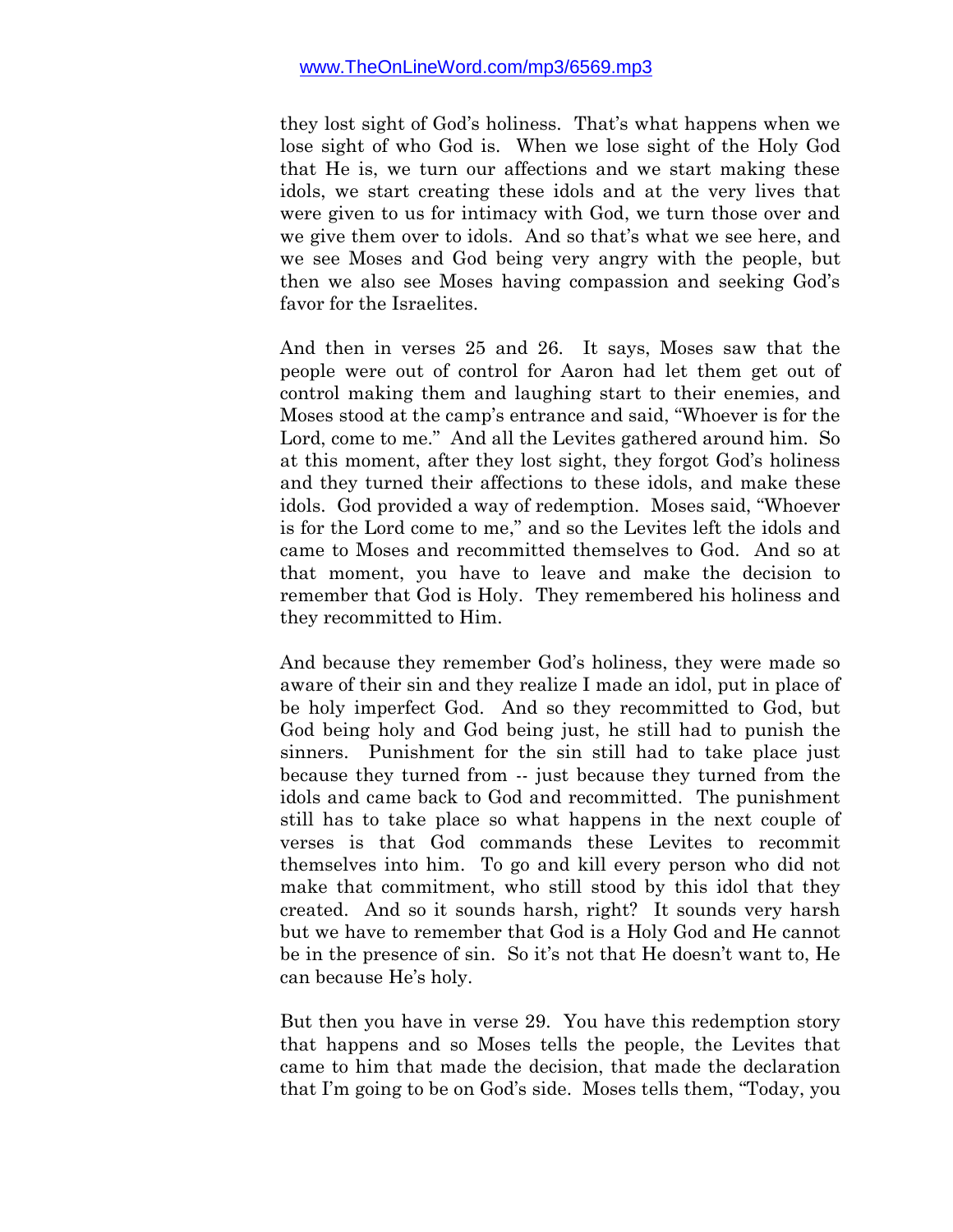have been dedicated to the Lord." So, because they first took their sin, they first took their idolatry, they recommitted to God, they remembered God's holiness, they rid themselves of the sin, they have now been dedicated to the Lord. And then what's interesting what happens next is that Moses he says that he has to go atone for their sin, and he says, "Perhaps, I'll be able to atone for your sin but praise God that we have Jesus who did atone for our sin, who did pay the price for our sin, who did make us at one with God." He renewed our relationship with the Father. He found us in our sin and he asked us to forsake our sin, forsake our sidles and come after him and to dedicate ourselves into him so he could atone for us, so that he could be our one true holy living Go. The one that we're dedicating our lives too.

And so after the Israelites dedicated their lives back unto God, they recognize the Lord's holiness in a new way. In Exodus 33, starting at verse 7. It says, now Moses took a tent and pitched it outside the camp out of distance from the camp. He called it the tent of meeting. Anyone who wanted to consult the Lord would go to the tent of meeting that was outside the camp. Whenever Moses went out to the tent, all the people would stand up. Each one at the door of his tent and they would watch Moses until he entered the tent. When Moses entered the tent, the pillar of cloud would come down and remain at the entrance of the tent. And the Lord would speak to Moses. As all the people saw the pillar of cloud remaining at the entrance to the tent, they would stand up and then bow and worship each one at the door of his tent.

So, they're remembering God's holiness because they knew in the very beginning they knew that God was holy because they said we can't even approach, but then they forgot and they gave themselves over to these idols, but now they're back and they remembered God's holiness because they recommitted themselves to Him. They saw the destruction that their sin brought. They remembered God's holiness, and so the response that they had to seeing Moses go and meet with the Lord must have bowed down into to worship.

00:15:00

That should be our response. When we were in the presence of God, let us bow down and to worship to remember that he is a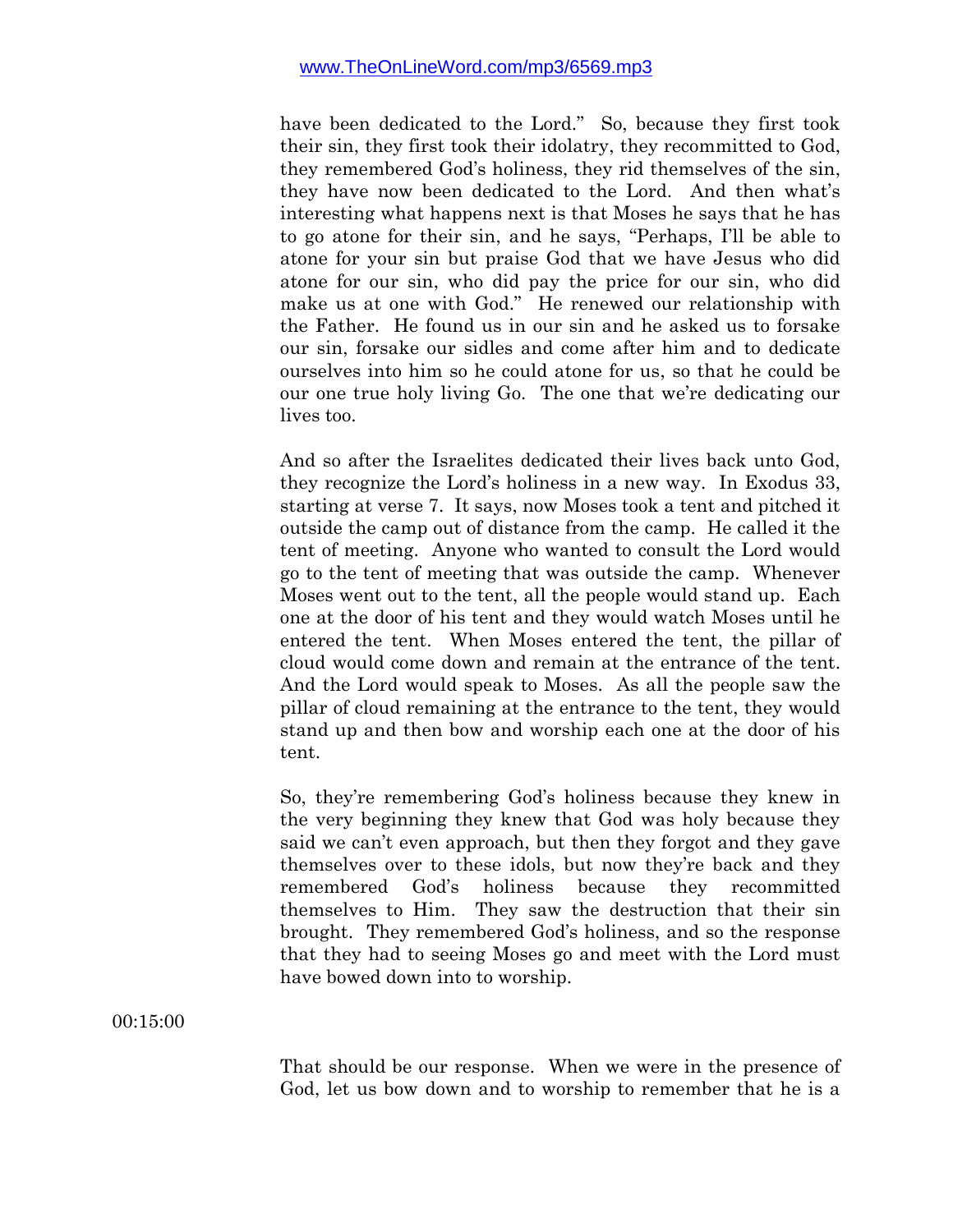Holy God and we don't deserve to be here but He is a Holy God and He has His holy pursuit of us that while we were still sinners, He sent Jesus to die for us so that we could be brought in.

And then going back to Chapter 35, again you have the people that are bringing this gold and they're bringing these materials to help prepare Tabernacle and what I love about this, this is so beautiful because what they previously used for idol worship, now they're bringing to build the Tabernacle of God, which is what God intended from the beginning. God is restoring it back to His original intention. God redeemed this gold so back when they made the golden calf, Moses did destroy that calf, but the rest of the gold that they still had instead of making another idol, which is what we sometimes do, then so they turned that gold and they brought it to use, they brought it as a willing offering as a free will offering to use to build the Tabernacle so that God could dwell among them.

And so while we previously have given ourselves over to sin, God is calling us back. He's calling us to repentance. He's calling us to remember his holiness because He's having this holy pursuit of us, but He cannot dwell as closely. What does I see once to if we are still stuck in our sin, if we are giving ourselves over to our idols and to our sin. He cannot dwell intimately with us as he desires. He desires us to be set apart for him. He has made it so that we no longer have to build this Tabernacle because Jesus died on the cross and He left us with the Holy Spirit. We ourselves have become the dwelling place of the Holy Spirit. We are now temples of the Holy Spirit but he gives us a choice.

So in this chapter when you have the people and it says that they are willingly bringing their offerings, God isn't forcing them. He's not going to force you. He's not going to force anybody to accept, and He's not going to force anybody to live for him. He's not going to force anybody to dedicate their life to Him, to commit to Him. He's not going to force you but he gives you a choice. We have free will. He gives you a choice because He doesn't want robot, he wants children who loved Him. So He gives us a choice because when we make the choice, if we're forced to make the choice, our hearts really don't have to be in it. But if we have a choice and we choose God and we could have chosen something or someone else that means our hearts are in it and that is what he wants. He is after our hearts. And so he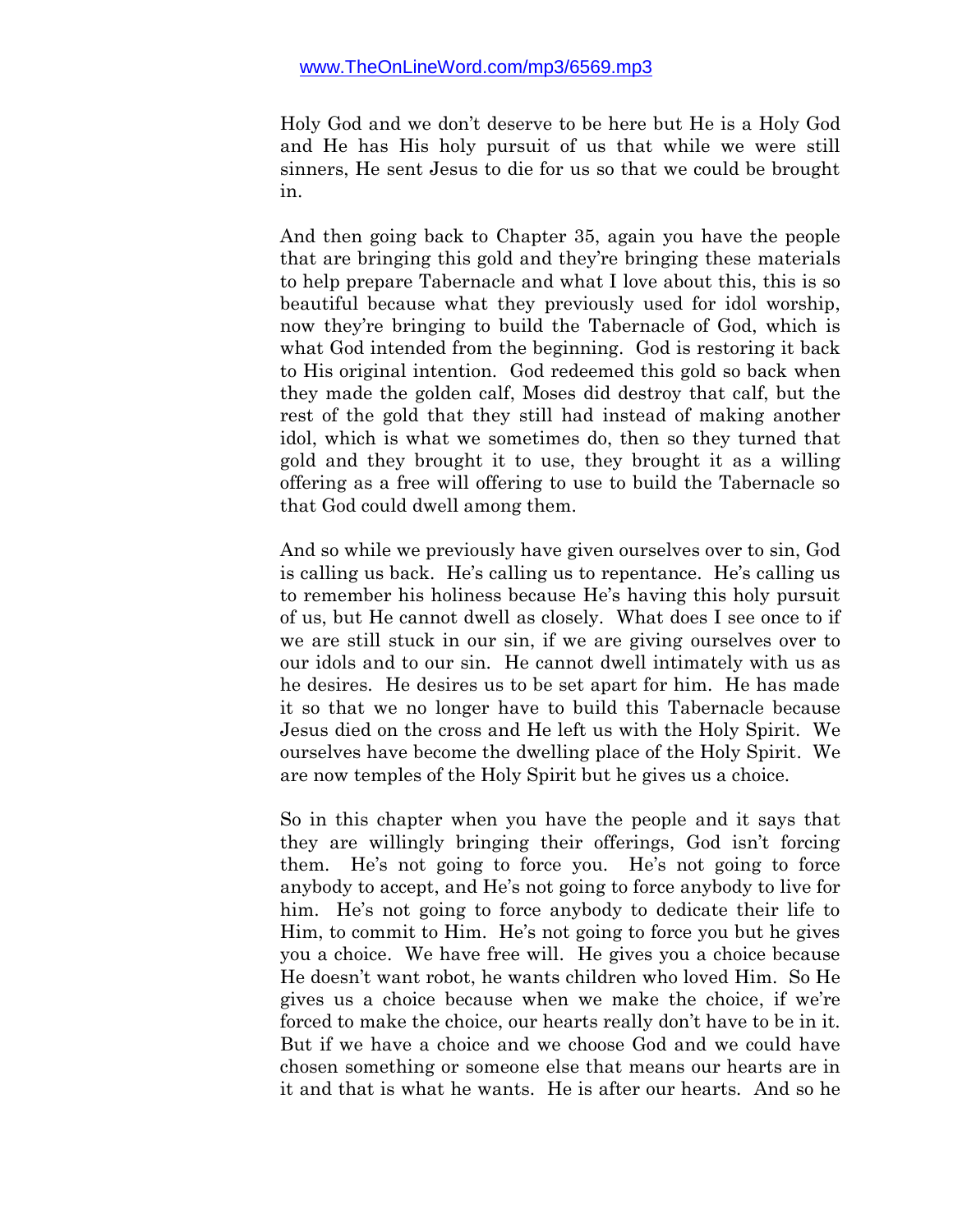gives us this choice. He wants us to willingly choose Him because again, He's not going to force us.

And again in Exodus 35, verses 4 and 5 where it says, Moses said to the entire Israelite community. This is what the Lord has commanded, take up an offering among you for the Lord. Let everyone whose heart is willing bring this as the Lord's offering. And then in verse 21, it says everyone whose heart was moved and whose spirit prompted Him came and brought an offering to the Lord for the work of the tent of meeting, for all its services and for the holy garments. So God invites us into obedience. He invites us into relationship. He has this holy pursuit of us and He's waiting on us to respond to him. Like in my mind that is just so backwards because we have this Holy God who literally deserves everything that we have and yet we're acting like, oh, maybe I don't want God, maybe I should, you know, choose my own thing, going on my own path, but God is holy. Who are we to tell God, "No, I don't want you today."

Who are we to think that we have a right to choose other than God. God being holy but God is full of grace and God is full of mercy. So when we do make those decisions and when we do make those choices and when we do choose those things, they are other God when we do take what God has given us and take our lives and commit ourselves to idols and commit ourselves to sin. When we do that, God gives us an opportunity for redemption. He sent Jesus so that we do not have to stay in that place. We don't have to stay stuck in our sin. We are no longer slaves to sin because Jesus has set us free and He now gives us this invitation. Come and follow me. Take up your cross and follow me. That may we remember God's holiness and may we respond in worship and may we respond in dedication and serving our lives to him. May we remember that before we were even born, he knew us and he called us by name and he set us apart for His glory and for His service.

00:20:00

May we respond in worship, may we respond in complete and full surrender as a temple of the Holy Spirit. The Holy Spirit is Holy Spirit for a reason. The Holy Spirit cannot dwell in a place that is not clean and not pure. So if your heart is not clean and it's not pure, praise God again for the blood of Jesus that has been shed, that washes as white as snow that we don't have to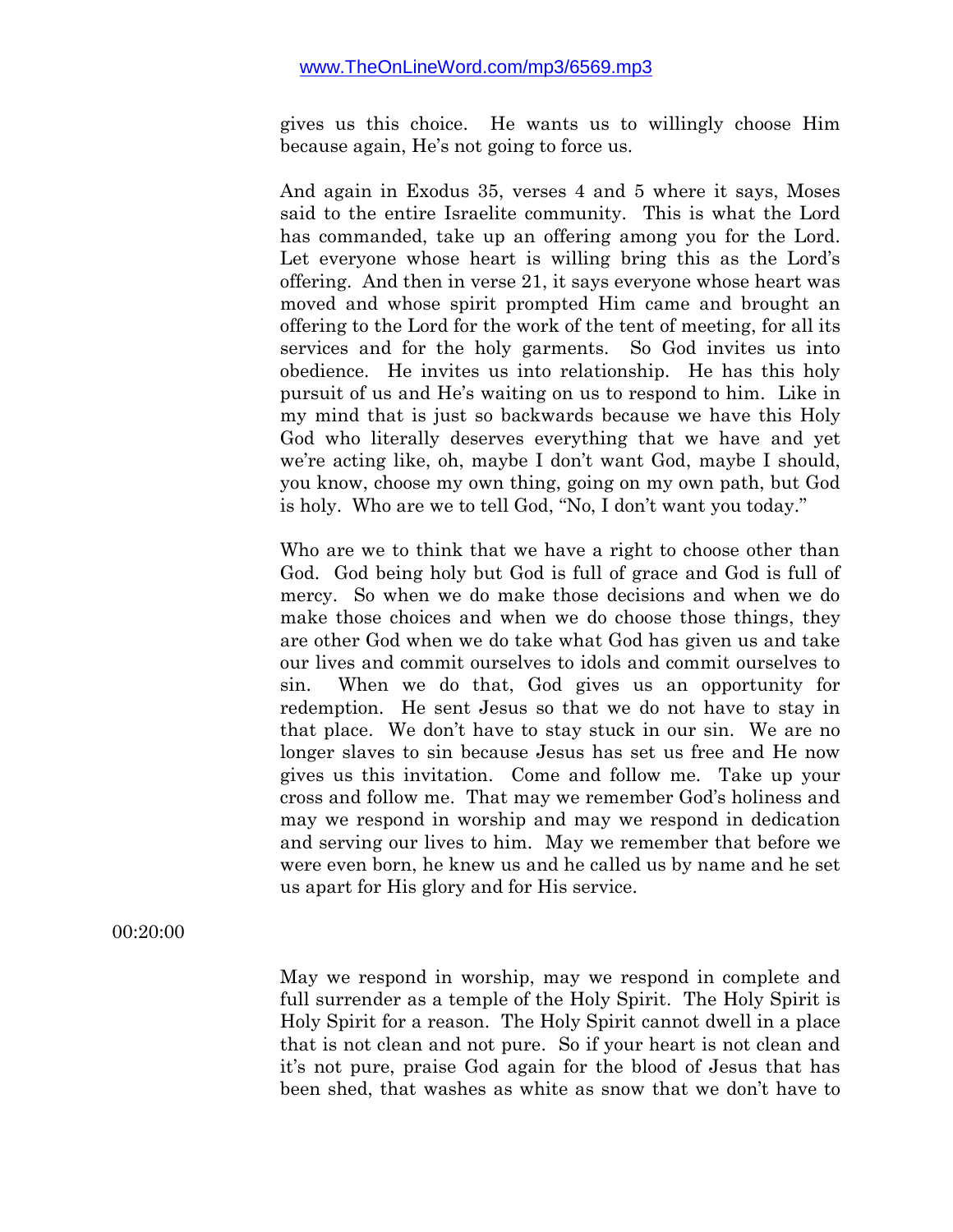be stuck. We don't have to be stuck at a distance. There is no more gap.

You know as I'm reading through Exodus and as I'm seeing even with the Tabernacle even with God providing this place to dwell among the Israelites, even with God inviting them to build this place to dwell among them, there is still the curtain that is separating the holy of holies where God is going to come and dwell to the rest of the Tabernacle whether other people can't even come past that curtain. But Jesus tore the veil with His death on the cross. He tore the veil so that we can come close. We have this God who is so holy yet so pursuing our hearts. He is so dedicated to pursuing us and all He wants to responses as to be dedicated unto him.

So I want you to listen to the prompting of the Holy Spirit today. When the people brought the free will offering, it says that they moved according to the prompting of their spirits. So listen to the prompting of the Holy Spirit today. Respond to God's love, respond to his holiness. Dedicate your life to Him. Dedicate your heart to Him. He's not going to force you but He desires you. He doesn't need you but He wants you.

That is an invitation. That is the holy pursuit of our God. So, thank you so much God. Thank you so much for the way that You pursue us, for the way that You love us God. God we do not deserve Your love, but we thank you because You pour it out anyway. God I thank you that You made a way for us to be able to come close. God I thank you that You are holy yet You come after us God. When we should really be coming after You Father, so right now God, I repent Lord Jesus on behalf of myself and on behalf of everyone listening God. I repent for the idols in our lives. I repent for the sin that we have committed ourselves to, that we have dedicated ourselves to God and I ask for Jesus that You would wash us clean, that You would set us free, that You would remind us of Your holiness and remind us of Your perfect love and give us hearts that desire You yet again Lord God, bring fresh revelation of Your holiness into our lives Lord Jesus, and help us to respond in obedience and to respond in dedication to you Jesus.

We love you so much and we thank you. In Jesus name, I pray. Amen.